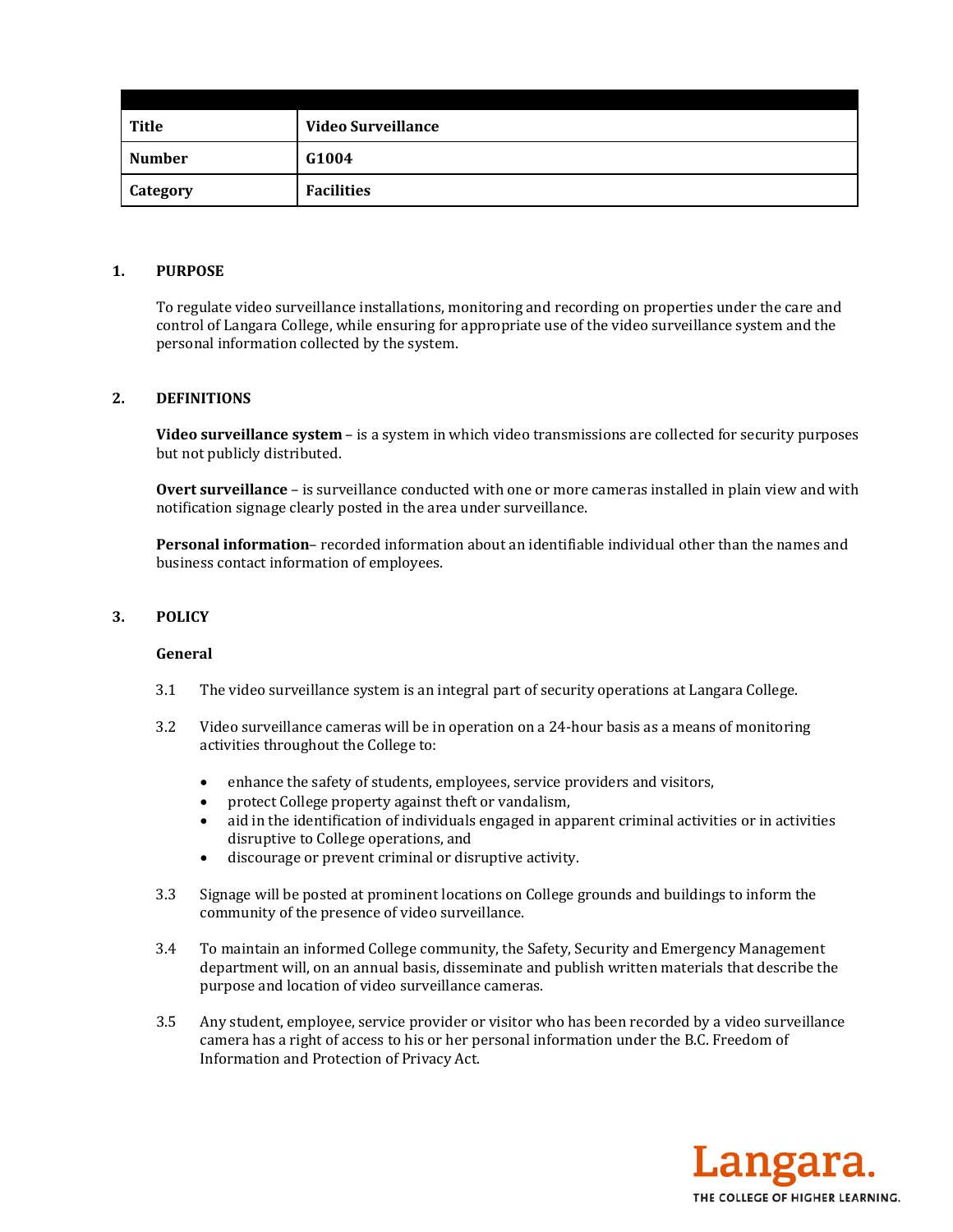# **Operations/Use**

- 3.6 The College will operate the video surveillance system in a manner consistent with internal policies and in compliance with B.C.'s Freedom of Information and Protection of Privacy Act. Video surveillance is limited to uses that do not violate individuals' reasonable expectation of privacy.
- 3.7 Information obtained through video surveillance will be used solely for the purposes set out in this policy and must relate to the safety of students, employees, service providers and visitors, or assist in the detection and deterrence of criminal activity or activities disruptive to College operations. Information will not be retained or used for purposes other than those described.
- 3.8 Video surveillance cameras will not:
	- a) be used to monitor employee performance,
	- b) be equipped to capture or record audio data,
	- c) be installed in areas where there is a reasonable expectation of privacy including, but not limited to, change rooms, offices, classrooms, health, counselling and disability services areas and washrooms, and
	- d) be directed to look through the windows of adiacent, off-campus buildings/property.
- 3.9 Monitors used to review video surveillance recordings will be located in a secure area restricted to authorized persons. When not in use or being reviewed, camera images must not be accessible or viewable by non-authorized persons.
- 3.10 Video recording and review will be conducted in a professional, ethical and legal manner. Personnel involved in video recording and review will be appropriately trained and continuously supervised in the responsible use of this technology.

Violation of the procedures for video recording and review will result in disciplinary action appropriate to the violation.

# **Responsibilities**

- 3.11 The Director of Facilities is responsible to:
	- a) ensure the safe operation of Langara facilities,
	- b) ensure the campus has adequate resources to operate and maintain a video surveillance system, and
	- c) ensure that the video surveillance system complies with B.C.'s Freedom of Information and Protection of Privacy Act.

The Director of Facilities may delegate specific duties regarding the operation and maintenance of the system.

- 3.12 The Manager, Safety, Security and Emergency Management is responsible to:
	- a) oversee and coordinate the video surveillance system at Langara to ensure consistent and standard application across the campus,
	- b) ensure written procedures are in place,
	- c) ensure that the use and security of video surveillance equipment is subject to annual audits and regular maintenance and address deficiencies or concerns identified by the audit, and
	- d) review and evaluate the video surveillance system, at least once every calendar year, to ascertain whether it is still required in accordance with the procedures.
- 3.13 The Manager, Records Management and Privacy is responsible to:
	- a) conduct an audit every three years of the video surveillance system for compliance with the Freedom of Information and Protection of Privacy Act,